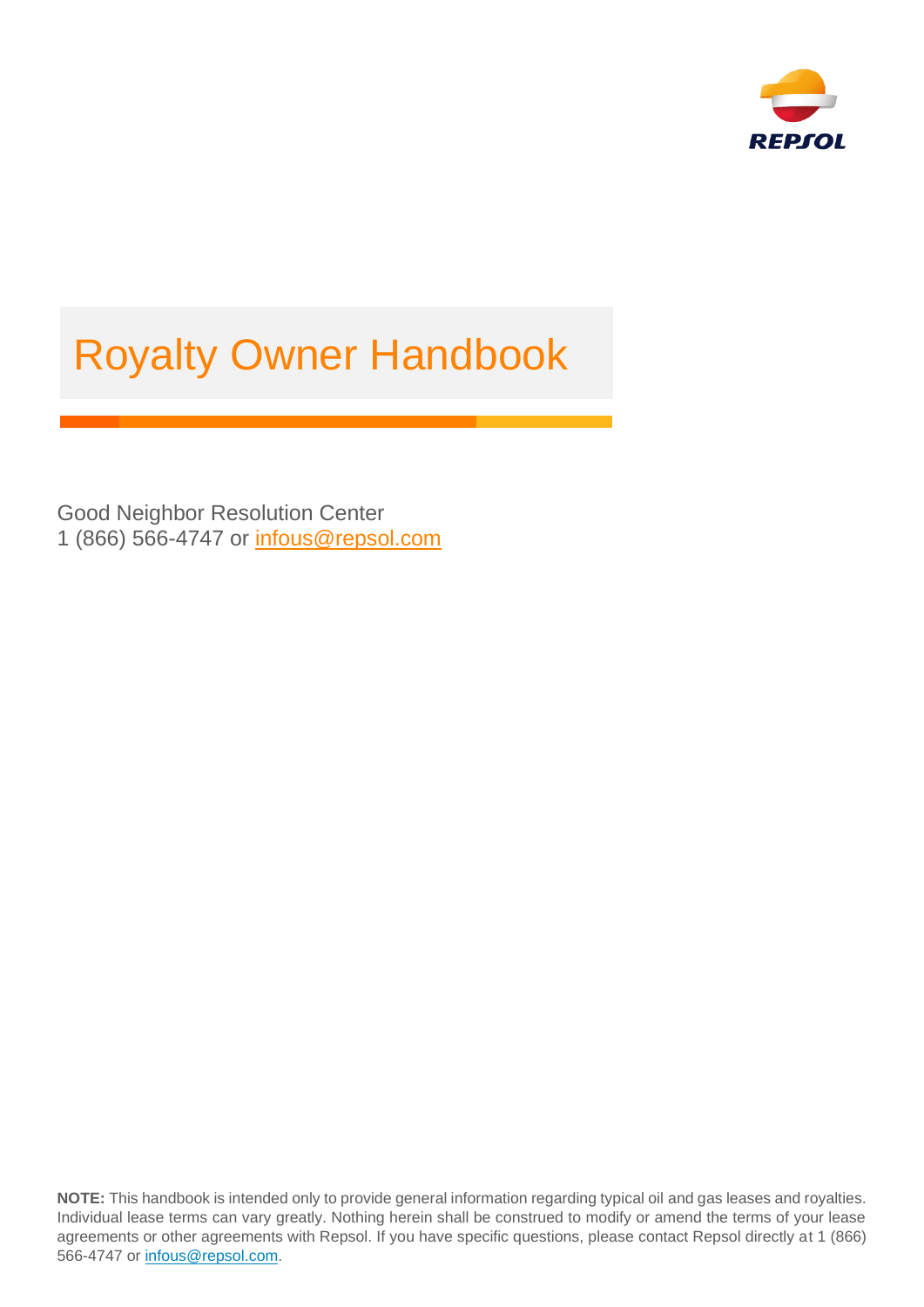

Please provide all notifications to:

Repsol Oil & Gas USA, LLC Attn: Good Neighbor Resolution Center 337 Daniel Zenker Drive Horseheads, NY 14845

# **NOTIFICATIONS – OWNERS CHANGE IN ACCOUNT**

- **1.** How do I notify Repsol of a change of address?
- **2.** How do I submit a name change request?
- **3.** How do I notify Repsol if I transfer or acquire an interest?
- **4.** What happens when an interest owner passes away?

# **ROYALTY PAYMENTS**

- **5.** What is the purpose of my owner number?
- **6.** When will I receive my royalty payments?
- **7.** Why have I not received my royalty payments?
- **8.** What should I do if my check is lost, stolen or becomes outdated?
- **9.** I received my Interest Owner Statement, but not my payment. When will I receive my payment?
- **10.** Why does my royalty payment amount vary from month to month?
- **11.** What is a Form 1099?
- **12.** Can I view my royalty payment details online?
- **13.** Does Repsol offer direct deposit?
- **14.** Why are my royalty payments sometimes adjusted?
- **15.** Why are federal taxes being withheld from my royalty payments?
- **16.** Will I receive an income statement at the end of the year?
- **17.** If I have questions, who should I contact?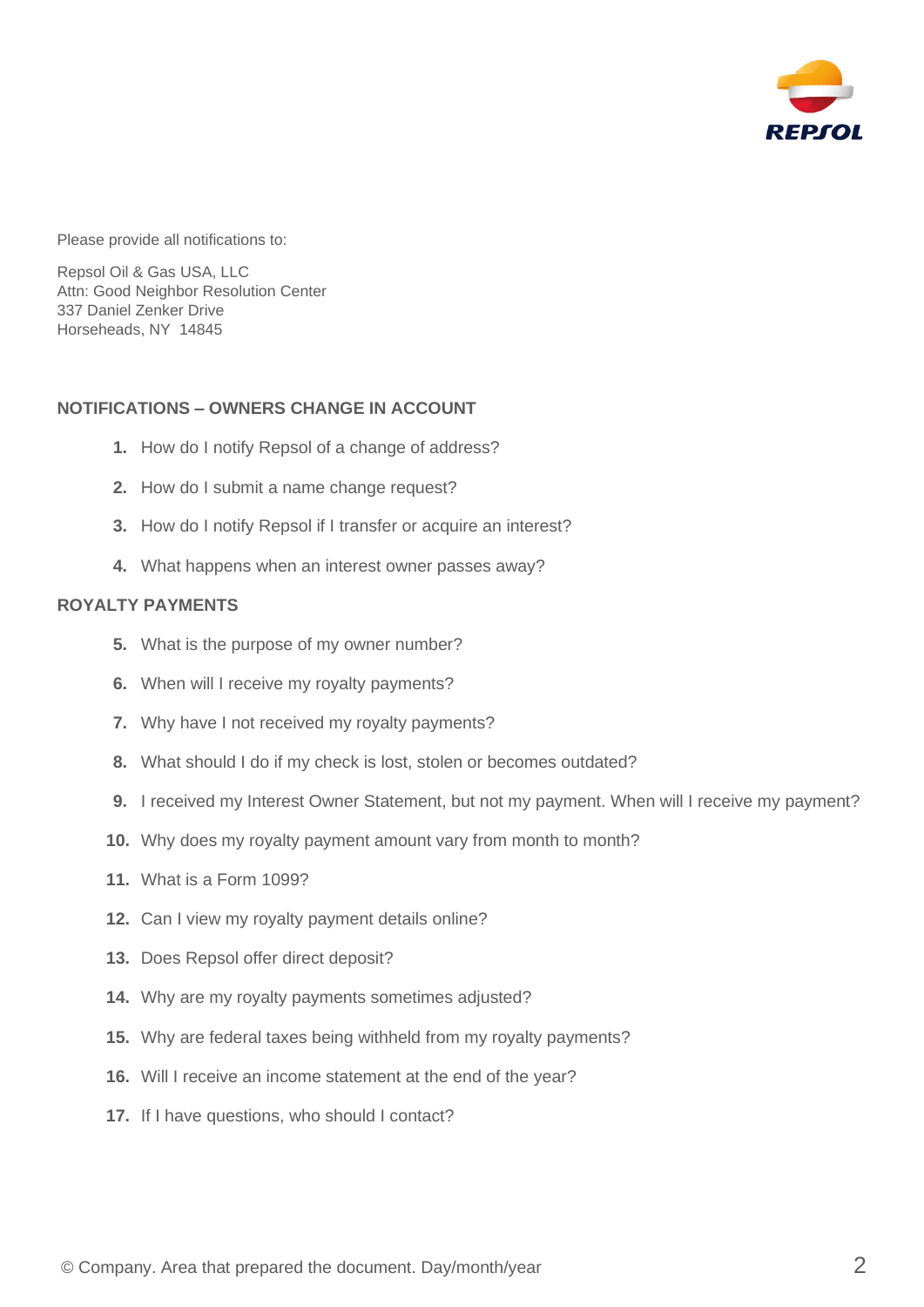

# **NOTIFICATIONS – OWNERS CHANGE IN ACCOUNT**

# **1. How do I notify Repsol of a change of address?**

Please notify Repsol promptly of any change in address. This notice must be in writing and include your name, old address, new address, owner number and owner's signature. If your account has more than one name on it, all owners must sign the notification. For your protection, address changes are not accepted by telephone or email.

# [Change of Address Form](https://www.repsol.us/imagenes/repsolporus/en/Repsol%20Change%20of%20Address%20Form%202021_tcm93-76663.pdf)

# **2. How do I submit a name change request?**

Please send a written request to change your name and sufficient documentation to support a change in your legal name. Your request should include your old name as it appears in our records and your new name. In the case of a name change due to marriage or divorce, the required documentation would be a certified copy of the marriage certificate or divorce decree. Should additional information be required, you will be contacted by a Repsol representative.

# **3. How do I notify Repsol if I transfer or acquire an interest?**

When transferring or acquiring an interest in a property that is leased to Repsol, the lessor has an obligation to timely notify the lessee in writing of a transfer of ownership. A copy of the recorded documentation and proof of recording must be provided to Repsol in order to process the transfer and update our internal records. Should additional information be required, you will be contacted by a Repsol representative. Repsol cannot process requests for retroactive changes in ownership.

#### **4. What happens if an interest owner passes away?**

Please contact the Repsol Good Neighbor Resolution Center in writing so that we may place the account in suspense, pending the outcome of probate or estate administration.

If the owner died with a will (testate) and probate proceedings have been or will be conducted in the state where the property is located, please provide the following:

- Certified copy of death certificate
- Order issuing letters testamentary
- Order admitting will to probate
- Final decree, judgment or personal representative deed distributing the estate

If the owner died with a will (testate) and probate proceedings are conducted in a state other than the state where the property is located, please provide the following:

- Certified copy of death certificate
- Documentation of ancillary probate proceedings opened in all affected jurisdictions
- Final decree, judgment or personal representative's deed distributing the estate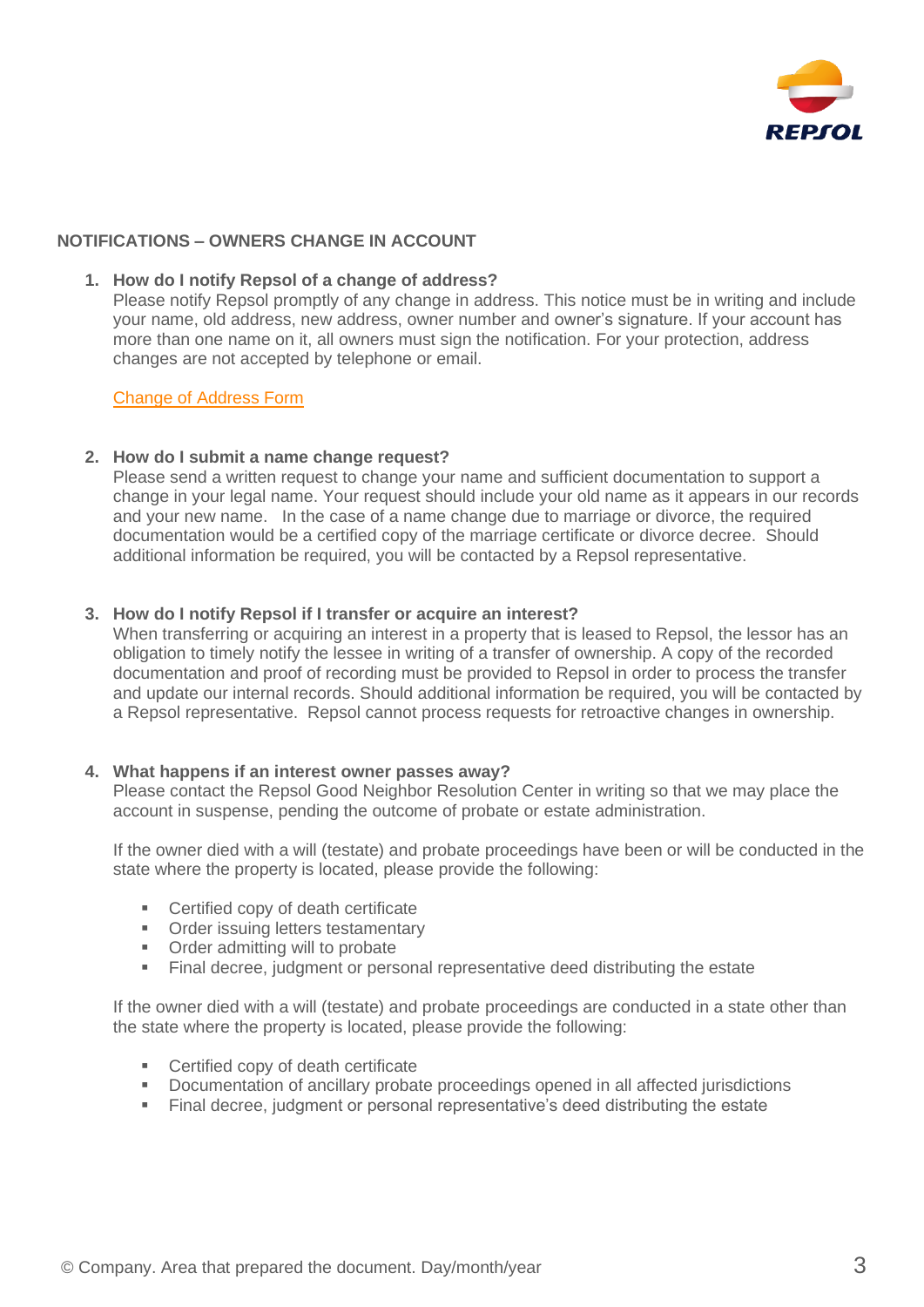

If the owner died without a will (intestate), please provide the following:

- Certified copy of death certificate
- **■** If an owner died intestate, please contact an attorney to determine requirements for settling the estate and transferring the owner's interest

In all cases, please provide copies of documents effecting a change of ownership that have been filed of record in the county where the property is located.

# **ROYALTY PAYMENTS**

# **5. What is the purpose of my owner number?**

Repsol assigns a unique owner number in order to identify each interest owner. When corresponding with Repsol, please always include your owner number. This number may be different from the owner number remitted by other working interest owners.

# **6. When are royalty checks sent out?**

Royalty checks are typically mailed out around the end of each calendar month for payment of production occurring during the periods specified in the corresponding Interest Owner Statement. Please note that it may take up to 120 days after the end of the month of first sale of production from a well before royalties are paid on such well. A check will typically not be automatically issued if royalties due are less than 1) \$100 for properties located in Texas, or 2) \$25 for properties located in the northeastern US, except as required by law.

# **7. Why have I not received my royalty payments?**

Your interest may be in suspense or your account has not reached Repsol's minimum pay by check amount. Your interest may be in suspense for various reasons, such as a dispute concerning title that affects payments, a reasonable doubt that the payee has sold its share of the oil or gas or that the payee has clear title, or certain legal questions regarding the title, identity or whereabouts of the payee.

# **8. What should I do if I do not receive my check, suspect my check is lost or stolen or my check becomes outdated?**

Please allow 15 business days for delivery before reporting a missing check. If your check is stolen or lost, please call Repsol at 1-866-566-4747 so a stop payment can be issued. Checks cannot be re-issued until 30 days after the issue date of the check. Checks must be cashed within 180 days of issue date. If your check is outdated, please write VOID on the check and return it to Repsol at the address below for reissue. Include a letter with your voided check asking for a reissue.

See also, "Why have I not received my royalty payments" above.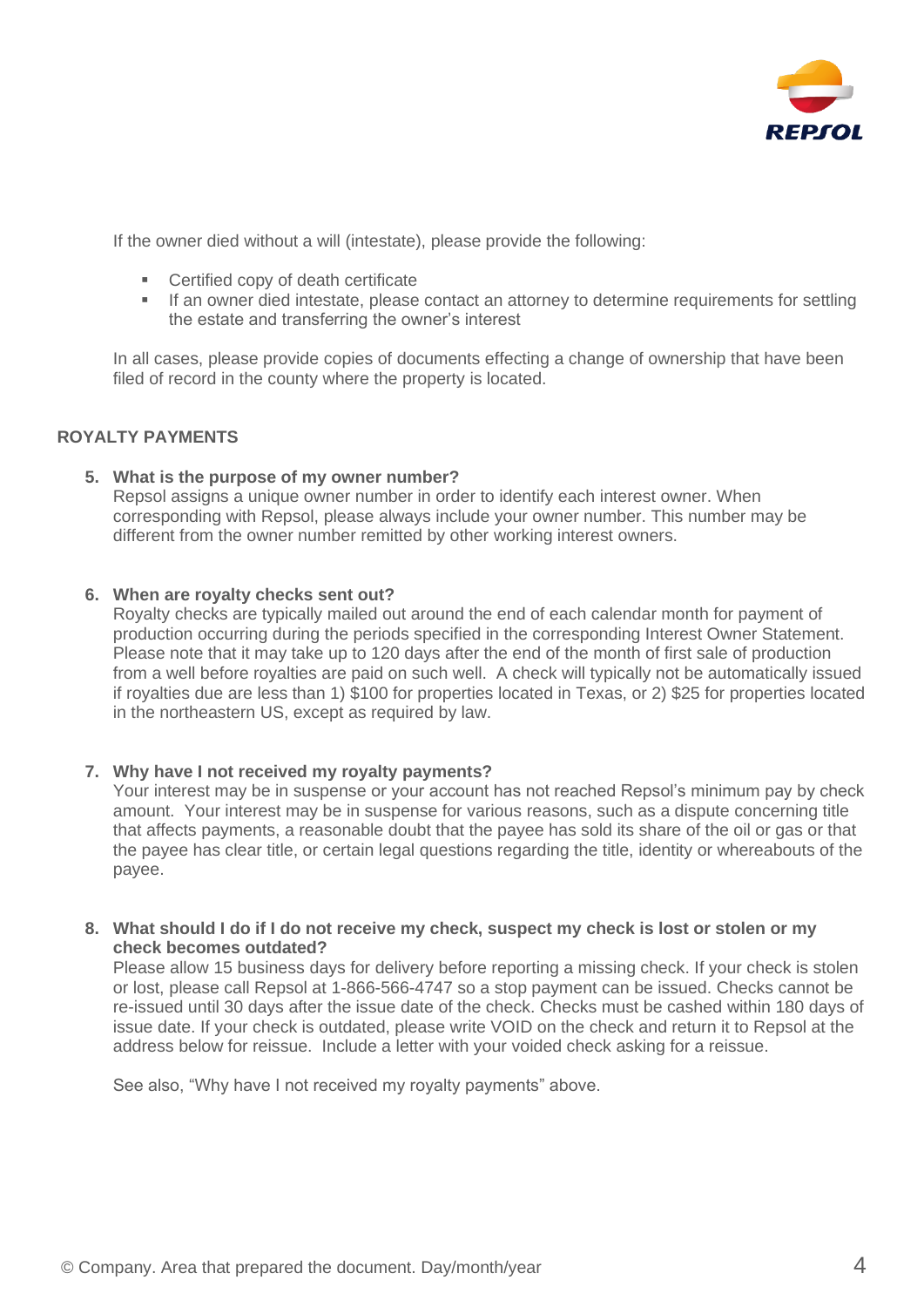

**9. I received my Interest Owner Statement, but not my payment. When will I receive my payment?**

Your payment is mailed around the same time as your interest owner statement; however please allow 15 days after the payment date for your payment to arrive. Your statement is also available electronically at: www.repsolusa.com > Owner Relations > Owner Information > Account Login

For a username and password, please contact our service provider, Enverus. See section entitled "Can I view my royalty payment details online?"

# **10. Why does my royalty payment amount vary from month to month?**

Typical reasons may include, but are not limited to:

- Oil and gas volumes and/or prices may vary month to month
- Operational occurrences such as:
	- o Routine repairs
	- o Weather conditions that may impact the volumes produced and sold
	- o Shutting in of the well
- Ad-valorem tax deductions that may have been applied, or other regulatory or contractual changes
- Adjustments on prior months' volumes or values that may have been applied
- Natural decline in production

If you have reason to believe an error in payment has occurred, please contact us at the Repsol Good Neighbor Resolution Center 1-866-566-4747 or [infous@repsol.com.](mailto:infous@repsol.com)

# **11. What is a Form 1099?**

A 1099 is a form required by the IRS to report various types of income other than wages, salaries and tips (for which a Form W-2 is used instead). The payer of royalties (usually the oil and gas company) is required to complete a Form 1099. Three copies are made: one for the payer, one for the payee and one for the IRS. If the payer does not have the payee's social security number or tax identification number, the payer is legally required to withhold state and federal income taxes. However, if the payee provides a tax ID number, they may elect to collect the gross proceeds and pay the income taxes themselves. It is important to note that certain other taxes, such as transportation or severance taxes (where applicable), will be deducted in any case, as they are not income tax.

#### **12. Can I view my royalty payment details online?**

Yes, in fact we strongly encourage that you do so. Typically, you can view your upcoming check a day or two (or more, in some cases) before it is mailed. Repsol uses a third-party provider called Enverus to provide secure online access to your royalty statements. To view your royalty statements online, please call Enverus at 1-855-301-5241. The Enverus representative will request your owner number for identification purposes (seven-digit number located on the upper left-hand side of your check remittance). Enverus will provide you with a login name and a password to view and/or print your royalty statement. To view your payment details online, visit: www.repsolusa.com > Owner Relations > Owner Information > Account Login